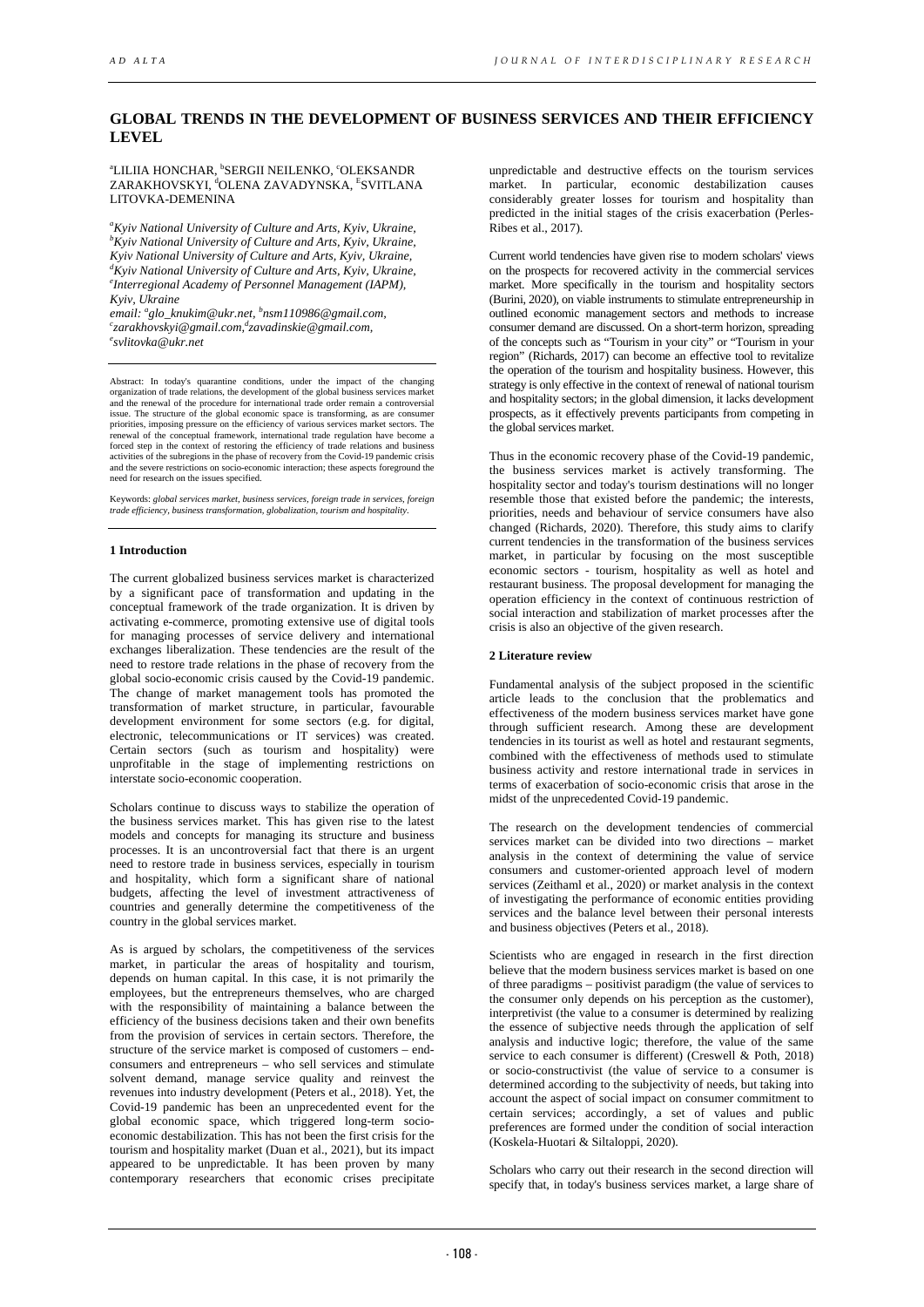activity is generated precisely by the dynamic activities of enterprises, primarily at the expense of small and medium-sized enterprises (hereinafter referred to as SMEs). Therefore, scientists have proved that the competitiveness of industries (including tourism and hospitality) changes according to the motivation of entrepreneurs, the preferred activity organization model, as well as the level of service quality provided by economic entities to modern consumer (Peters et al., 2018). Increased demand for services recovers business activity in the market, increases consumer satisfaction, and contributes to the profitability of enterprise performance- in other words, the quality of service primarily affects the entrepreneur's own quality of life. Considering the findings of the researchers, it was concluded that the efficiency of service market operation is equally determined by both customer satisfaction and the business entity. Moreover, the business process performance and entrepreneur's living standards are interdependent indicators (Morrison, 2006; Peters et al., 2009). In addition, decisions to expand business and service offers, specifically in such sectors as tourism and hospitality, are advisable to take into account with the expected quality of life in the future (Peters & Buhalis, 2013).

Issues, actively studied by scholars, include the response of the tourism and hospitality industry to lockdown conditions, the specifics of the relaxation of lockdown restrictions (Kuščer et al., 2021) and tendencies of restoring normal market operation mode, trade, in particular. Scholars predict that the transformation of the service market (first of all, tourism services) is inevitable under the pressure of changes in the social life order, which also contributes to changes in the consumption patterns and recreation, work, mobility, and socialization organization of citizens in general (Romagosa, 2020). It has been outlined that the personal lifestyle of service consumers is renewed according to the new culture, values and traditions (Wen et al., 2021). Therefore, changes in the structure of tourism sector and the efficiency of business services market operation are essential.

In addition, scientists have also studied the issue of responsible entrepreneurship (Eichelberger & Peters, 2020), which is particularly important for tourism and hospitality sector. Excessive service supply in the designated sectors may have a negative impact on the overall market operation efficiency. It is advisable to support economic entities who understand the value of service in crisis and are able to bear responsibility for the quality of the consumer's holiday. This, in turn, is an important measure in the context of post-pandemic stabilisation.

Another research direction among scholars has been the analysis of changes in the framework of infrastructure support of commercial services market and the dynamics of its digitalization. The digital business process management tools have greatly simplified the customer communication mechanism in the service sales process and ensured continuous interaction with customers, and created an opportunity to receive feedback and quickly determine the level of consumer satisfaction. Digital technologies increase the innovativeness of services. Meanwhile, global digitalization addresses the implementation specifics of most important business functions, including human resource management, knowledge management or logistics (Eller, 2020). Besides, in the context of analyzing consumer cognition of digital technology as a service element, tourists' attitudes towards the use of artificial intelligence devices in the areas of hospitality and airline service provision have been investigated. It is determined that modern consumer prefers electronic cooperation with airlines rather than that with the entities of the hotel and hospitality sector. Therefore, the study reflected that the expected performance and effort of using artificial intelligence in hospitality services are higher than actual (Chi et al., 2020); accordingly, when social impact is limited, service quality and market efficiency may decrease.

The aim of the study. This article is an original study on the current operation tendencies of the global business services market, the performance of its individual segments in the recovery of business entities in different regions of the world, as well as practical aspects of the organization of international trade in services in the phase of aggravation (2019-2020) and the crisis recovery stage (2010-2021).

It is appropriate to conduct a detailed analysis of the overall tendencies and practical operation mechanism of the commercial services market, the level of performance of its separate sectors, their infrastructure maintenance along with dynamics of market processes development in the stages of aggravation of the pandemic and gradual recovery from the crisis within the framework of the determined objective. On the basis of conducted analysis, it is prudent to highlight not only the areas of concern, but also methods to optimize the operation of the market space, which is essential in an attempt to create favourable conditions for further development of the global commercial services market.

In order to achieve the specified aim, the article was written using statistical-analytical method, comparative method, analysis and generalization, as well as tabular and graphic simulation are carried out.

## **3 Materials and research methods**

The comparative method and generalization have been used in order to identify the characteristics of modern commercial services market, to compare its current development status with that achieved before Covid-19 pandemic, and to systematize the obtained data. The use of these methods allowed to distinguish various aspects of the commercial services market operation, to reveal the characteristics and current development tendencies of its individual market segments (in particular, tourism, hospitality along with hotel and restaurant businesses), to summarize global tendencies of business process management in the designated business areas and the characteristics of the development of service trade.

Through a detailed analysis, the current practice of different approaches and tools to manage the operation efficiency of the commercial services market was outlined. The analysis determined that the conceptual provisions and regulatory mechanisms should help to stimulate solvent demand and expand service supply after a prolonged socio-economic crisis. In order to determine the development stability of regional commercial service markets, modern comprehensive analysis approaches, in particular the XYZ analysis method, were used. The analysis summarized that the European region and North American markets had a stable pattern of services exports before the pandemic. Consequently, the recovery of business activity within them will be more rapid than in the Asian, Middle Eastern, African, South and Central American markets, where supply is volatile or seasonal.

Statistical analysis method has been applied in the process of analyzing the dynamics of business services markets development region-wise, as well as tendencies of interstate trade in services.

At the same time, an analysis of the efficiency of the commercial services market has been carried out through the use of tabular, graphical and analytical modelling. The impact of the Covid-19 pandemic on its dynamics was determined; a study of changes in the quantitative and qualitative structure of the market, due to significant business transformations and digitalisation of the business sector during the pandemic was carried out.

#### **4 Results**

In the context of ensuring the national social development and sustainability of economic growth, services and service processes are of prior importance. Therefore, for years, the mechanisms, tools and concepts for the development of the global commercial services market have been continuously improved. The high market operation efficiency before the global crisis of 2019/2020 is related to the active dematerialization of production, intellectualization of labour and informatization of business processes. In general, the outlined tendencies increase not only the demand and actual value of service, but also add value of services to modern consumer, who perceives services as tools to manage the quality of life.

The current development status of the world services market depends on the pace of post-crisis stabilization, the dynamics of the recovered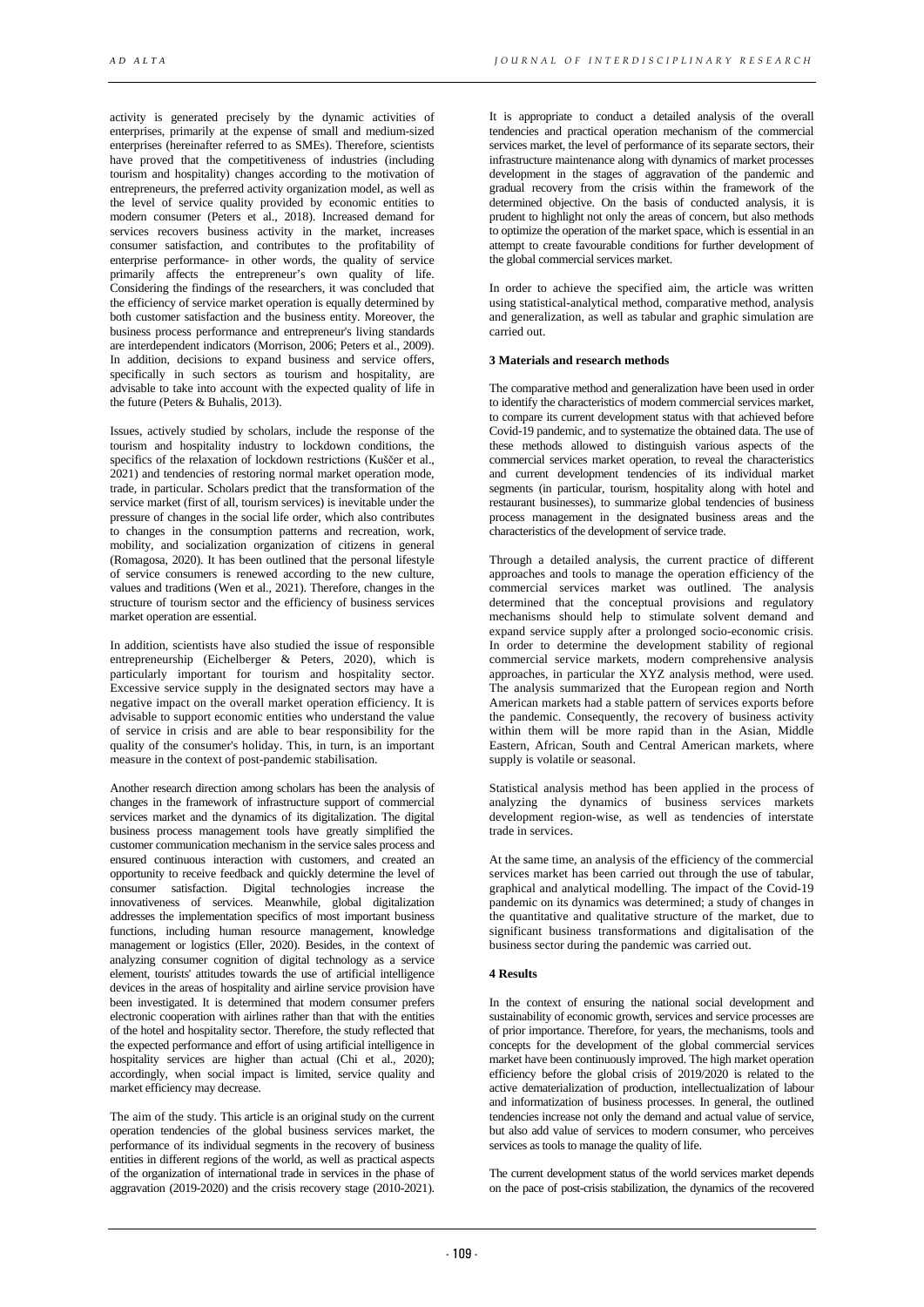socio-economic growth of the global economy, and the ways and stages of eliminating barriers to international trade. The main tendencies that emerged from the unprecedented crisis in the midst of the global Covid-19 pandemic were the destabilization of international politics and an increase in the national economies' autonomy level or their complete closure, significant tension in international relations, dynamic digitalization of business for which most business entities (primarily the SME sectors) were not prepared due to a lack of proper infrastructure and the necessary staff digital capacity. Thus, the efficiency of the global commercial services market has plummeted.

Global export and import figures for commercial services reveal the existence of market leaders. The European continent (in particular the UK, Germany, Ireland, France, the Netherlands), Asia and North America have the highest levels of export and import activity (World Trade Organisation, 2021) (Table 1).

Table 1 – Export-import performance in the commercial services market during 2010-2020, USD billion

| Region                                                 | 2016        | 2017        | 2018                      | 2019        | 2020        | Growth rate<br>2020/2019, % |
|--------------------------------------------------------|-------------|-------------|---------------------------|-------------|-------------|-----------------------------|
| <b>EXPORT OF SERVICES</b>                              |             |             |                           |             |             |                             |
| World                                                  | 5 015,2     | 5457,9      | 6 012,2                   | 6 150,2     | 4913,8      | $-20,1$                     |
| Europe,<br>incl. leading<br>countries in<br>the sector | 2 3 9 4 .5  | 2 620.1     | 2928.8                    | 2967,0      | 2470.5      | $-16,7$                     |
| United<br>Kingdom                                      | 355,1       | 365,5       | 410,7                     | 401,4       | 338,8       | $-15,6$                     |
| Germany                                                | 288,6       | 314,7       | 344,0                     | 341,1       | 305,2       | $-10,5$                     |
| Ireland                                                | 149,1       | 182,4       | 222.1                     | 247,4       | 262.3       | 6.0                         |
| France                                                 | 258,5       | 373,2       | 302,3                     | 293,6       | 245,0       | $-16,5$                     |
| Nether-<br>lands                                       | 188,9       | 218,9       | 258,2                     | 273,8       | 185,9       | $-32,1$                     |
| European<br>Union                                      | 1800,8      | 2 002.8     | 2 2 4 4 .8                | 2 2 8 8 , 7 | 1919,7      | $-16.1$                     |
| Asia                                                   | 1 2 3 5 , 6 | 1 3 4 3 , 4 | 1509,7                    | 1559,8      | 226,2<br>1  | $-21,4$                     |
| North<br>America                                       | 873,6       | 936,0       | 971,9                     | 990.4       | 786,2       | $-20,6$                     |
| <b>Middle East</b><br>countries                        | 192,3       | 206,2       | 222,2                     | 250,3       | 177,9       | $-28.9$                     |
| South and<br>Central<br>America,<br>Carib-bean         | 151,3       | 160,2       | 165.8                     | 165,3       | 104.3       | $-36.9$                     |
| Africa                                                 | 88,8        | 102,8       | 114,2                     | 118,4       | 77,8        | $-34,3$                     |
|                                                        |             |             | <b>IMPORT OF SERVICES</b> |             |             |                             |
| World                                                  | 4833,7      | 5 2 2 8 , 7 | 5 687,8                   | 5 851,3     | 4 5 9 6 , 4 | $-21,4$                     |
| European<br>continent                                  | 2089,7      | 2 2 6 7 9   | 2 5 1 0 , 4               | 2 634,1     | 2 170,8     | $-17,6$                     |
| Germany                                                | 315,3       | 344,7       | 371,2                     | 369,4       | 307,1       | $-16.9$                     |
| Ireland                                                | 220,1       | 231,9       | 341,8                     | 332,1       | 295,7       | $-11,1$                     |
| France                                                 | 236,8       | 246,8       | 273,6                     | 269,9       | 231,6       | $-37,4$                     |
| United<br>Kingdom                                      | 223,9       | 228.1       | 260,8                     | 272,7       | 201,2       | $-26,3$                     |
| Nether-<br>lands                                       | 183,3       | 216,3       | 259,2                     | 265,3       | 169,0       | $-36,3$                     |
| European<br>Union                                      | 1 668,5     | 1829,4      | 2028,6                    | 2 1 3 8 . 5 | 1783,5      | $-16,6$                     |
| Asia                                                   | 1433,0      | 1540,4      | 1683,7                    | 1674,6      | 1 301,1     | $-22,3$                     |
| North<br>America                                       | 628,5       | 674,3       | 699,1                     | 725,3       | 551,8       | $-23.9$                     |
| <b>Middle East</b><br>countries                        | 270,7       | 285,1       | 299,7                     | 315,5       | 218,4       | $-30,8$                     |
| South and<br>Central<br>America.<br>Carib-bean         | 170,5       | 186,3       | 189,2                     | 182,8       | 126.5       | $-30,8$                     |
| Africa                                                 | 133,3       | 149,9       | 172,3                     | 179,1       | 134,1       | $-25,1$                     |

*Source: compiled by the author according to the data (World Trade Organization, 2021).*

Data from the Table 1 reflects the deterioration of trade activity in all regions of the world. The service market of South and Central America has been the most unprofitable. The market of the European continent countries', in particular, the member states of the European Union, suffered the least losses, which indicates its integrity and resilience to unforeseen threats.

The service market is multisegment, which is related to expanding consumer needs and dynamic business transformations. The World Trade Organization (WTO) currently provides the best classification of commercial services, which divides their entirety into two categories (WTO, 2021):

- factor services are those that are incidental to the international movement of factors of production; they originate from the mobility of capital and labour (more specifically, financial services, such as income, investments, royalties and licence fees, wages paid to non-residents, etc.);
- non-factor services are independent of the movement of production factors; the World Bank distinguishes transport, travel and other non-financial services.

With the outbreak of the crisis and the implementation of severe quarantine restrictions in 2019-2021, the performance of the global services market in each direction has plummeted. Before the Covid-19 pandemic, the tourism sector was characterized by an active pace of development and growth dynamics, which, in turn, suffered the greatest losses during 2019-2021 (Figure 1).



Figure 1 **–** Tendencies in the global business services market during the period of greatest severity of the Covid-19 pandemic, quarterly growth in %

*Source: constructed by the author according to the data (World Trade Organization, 2021).*

With the beginning of the second quarter of 2020, international travellers' expenditure has decreased by 81.0% and transport – by 29.0%. The decline in the transport sector was similar to the drop during the financial crisis of 2009 (World Trade Organization, 2021). However, the crisis of tourism, hospitality along with hotel and restaurant business has become unprecedented for the global community.

The area of other commercial services has the higher level of stability. It includes construction, personal, cultural and recreational, financial services, etc. (Figure 2).

The modern travel industry is not only providing high-quality recreational, leisure and hospitality services. It is also an opportunity to create new jobs, stimulate the renewal and improvement of transport infrastructure and road construction. Travel industry enables creation of real prerequisites for the growth of consumer product manufacturing in countries with high development indicators of the travel industry and occupation of prior positions in the structure of export-import activity in the market. It also provides development of means of communication and the spread of digital technologies, which in the context of the pandemic have been recognized as elements of infrastructure support for most service industries.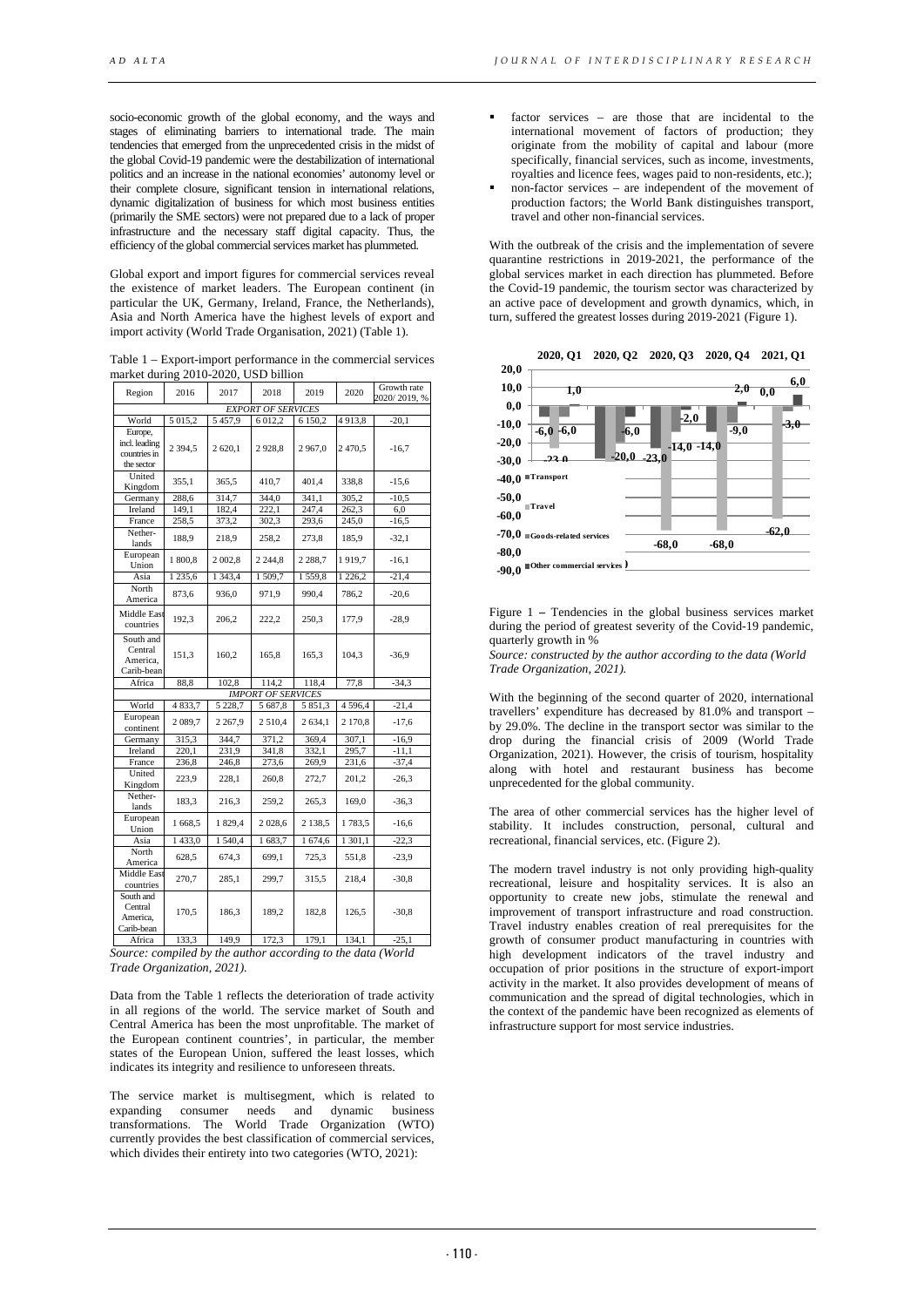



*Source: constructed by the author according to the data (World Trade Organization, 2021).*

The epidemic has dramatically changed the dynamics of industry development. The pace of international travel growth and increased activity in the tourism and hospitality service markets is slow, as tourism development indicators have dropped to a critical level in 2020. The recovery remains quite volatile and erratical, with considerable uncertainty about the prospects for the future functioning of the service markets in certain regions of the world. Domestic tourism development is gaining some stability, especially in those countries that have strong infrastructural support for the industry and are relatively resilient to external threats. The development indicators and transformation dynamics of tourism industry in the crisis conditions are reflected in the Table 2.

Table 2 **–** Tourist services market tendencies by region during 2019-2020

|                | International tourism     |       | Volume of international travel |       |                       |               |
|----------------|---------------------------|-------|--------------------------------|-------|-----------------------|---------------|
| Region         | revenues, USD<br>billion. |       | Absolute value.<br>mio. units  |       | Relative variation, % |               |
|                | 2019                      | 2020  | 2019                           | 2020  | 2019/<br>2018         | 2020/<br>2019 |
| World          | 465,0                     | 535,0 | 466,0                          | 399.0 | 3,8                   | $-72.8$       |
| Europe         | 571,8                     | 233,4 | 746,3                          | 235,9 | 4,2                   | $-68,4$       |
| Asia           | 441,3                     | 132,5 | 360.4                          | 56,9  | 4,0                   | $-84.2$       |
| America        | 322,8                     | 126,6 | 219,3                          | 69,9  | 1,5                   | $-68,1$       |
| Africa         | 38,9                      | 14,0  | 70,1                           | 18,1  | 2,0                   | $-74.2$       |
| Middle<br>East | 90,5                      | 28,4  | 70,0                           | 18,2  | 6.8                   | $-74.0$       |

*Source: compiled by the author according to the data (World Tourism Organization, 2021).*

Thus, the tourism markets of Western, southern and the Mediterranean Europe, and South and Central America performed slightly better than those of Asia, the Pacific subregion, Africa and the Middle East, with the negative growth rate of up to 80,0% in 2020 (and almost 100% according to the scores in the first half of 2021).

Services play a key role in the structure of the balance of payments of each of the world's regions, in particular before the global socioeconomic crisis in 2019, they accounted for 24.4% (composite index for all world economies), including 21.0% for highly developed countries and 28.8% for developing countries. Before the Covid-19 pandemic, it was the tourism and hospitality industries that could be refered to as generating the highest profits in the services market of each of the world's regions (Table 3).

Table 3 **–** The place of tourism services in the balance of payments structure by individual world regions during 2019-2020

| $\frac{1}{20}$ and $\frac{1}{20}$ in the victim of $\frac{1}{20}$ is the contract $\frac{1}{20}$ and $\frac{1}{20}$ |          |                             |                     |      |  |
|---------------------------------------------------------------------------------------------------------------------|----------|-----------------------------|---------------------|------|--|
| Region                                                                                                              |          | Absolute value, USD billion | Share in structure, |      |  |
|                                                                                                                     | 2019     | 2020                        | 2019                | 2020 |  |
| World, total exports:                                                                                               | 25 159.0 | 22 566.0                    | 100                 | 100  |  |

| Total export of goods                                                                                     | 19 015,0    | 17 583,0 | 75,6 | 77,9 |
|-----------------------------------------------------------------------------------------------------------|-------------|----------|------|------|
| Total export of services,<br>incl.:                                                                       | 6 150.2     | 4913.8   | 24.4 | 22.1 |
| international tourism (revenu<br>amount from international<br>tourism and international tour<br>traffic)  | 1715,0      | 637,0    | 6.8  | 2,8  |
| Europe, total exports:                                                                                    | 10 709.0    | 9 665.0  | 100  | 100  |
| Total export of goods                                                                                     | 7609,0      | 7027,0   | 71,0 | 72,7 |
| Total export of services,<br>incl.:                                                                       | 3 101,0     | 2 639,0  | 29,0 | 27.3 |
| international tourism (revenu<br>amount from international<br>tourism and international tour<br>traffic)  | 686,0       | 276,0    | 6.4  | 2,9  |
| Asia and the Pacific, total<br>exports:                                                                   | 8 400,0     | 7962,0   | 100  | 100  |
| Total export of goods                                                                                     | 6 840,0     | 6734,0   | 81,4 | 84,6 |
| Total export of services,<br>incl.:                                                                       | 1 560,0     | 1 228,0  | 18,6 | 15,4 |
| international tourism (revenu<br>amount from international<br>tourism and international tour<br>traffic)  | 485,0       | 145,0    | 5.8  | 1.8  |
| Americas, total exports:                                                                                  | 4 3 1 0 , 0 | 3 666,0  | 100  | 100  |
| Total export of goods                                                                                     | 3 1 4 5 , 0 | 2 775,0  | 73,0 | 75,7 |
| Total export of services,<br>incl.:                                                                       | 1 1 64,0    | 890,0    | 27,0 | 24,3 |
| international tourism (revenu<br>amount from international<br>tourism and international tour<br>traffic)  | 375.0       | 143.0    | 8.7  | 3,9  |
| Africa, total exports:                                                                                    | 509,0       | 398,0    | 100  | 100  |
| Total export of goods                                                                                     | 414.0       | 340.0    | 81,4 | 85,5 |
| Total export of services,<br>incl.:                                                                       | 95.0        | 58,0     | 18.6 | 14.5 |
| international tourism (revenu<br>amount from international<br>tourism and international tour<br>traffic)  | 47.0        | 17.0     | 9.2  | 4.2  |
| Middle East, total exports:                                                                               | 1 1 9 6 0   | 757,0    | 100  | 100  |
| Total export of goods                                                                                     | 999,0       | 700.0    | 83,6 | 92.5 |
| Total export of services,<br>incl.:                                                                       | 156,0       | 57,0     | 16.4 | 7.5  |
| international tourism (revenu<br>amount from international<br>tourism and international touri<br>traffic) | 123,0       | 57,0     | 10.3 | 7.5  |
|                                                                                                           |             |          |      |      |

*Source: compiled by the author according to the data (World Tourism Organization, 2021).*

Market transformation continues, and even vaccination cannot immediately renew the tourism growth rates, especially the growth of international tourism. Increased responsibility and service security in the tourism and hospitality industries are important elements of stabilization policy. However, only a continuous cooperation of states, in particular a coordinated response to mobility restrictions, the coordination of security protocols and communication with consumers, will increase the level of credibility to the industry as well as predict potential losses and formulate methods to minimize them in advance.

Despite crisis tendencies, the momentum of transnational tourism helps to create optimal conditions for infrastructure development. Transnational corporations (hereinafter referred to as TNCs) have reflected the maximum sustainability during the pandemic, and their dependence on market fluctuations is lower than that of SME entities. In the hotel and hospitality sector, TNCs appear in the form of hotel chains or networks, whose extensive structure facilitates the effecient development of the service industry.

Notwithstanding the intensity of hotel chains' development, their territorial structure of accomodation is uneven, as it is formed according to the financial solvency of various states in the world, the investment resources volumes attracted to national economies, alongside the overall level of national development. Therefore, current tendencies reveal that the main entities of the hospitality sector is highly concentrated in stable and major economies. The market leaders are: (Atamanchuk & Yavorovenko, 2019):

- The US with preponderance of national hotel chains;
- the share of hotel chains in the EU tourism industry is lower; France has the largest hotel chains – 3,819 hotels (accounting for 21% of all hotels), where the leaders by number of hotels are national operators Accor Hotels (1,603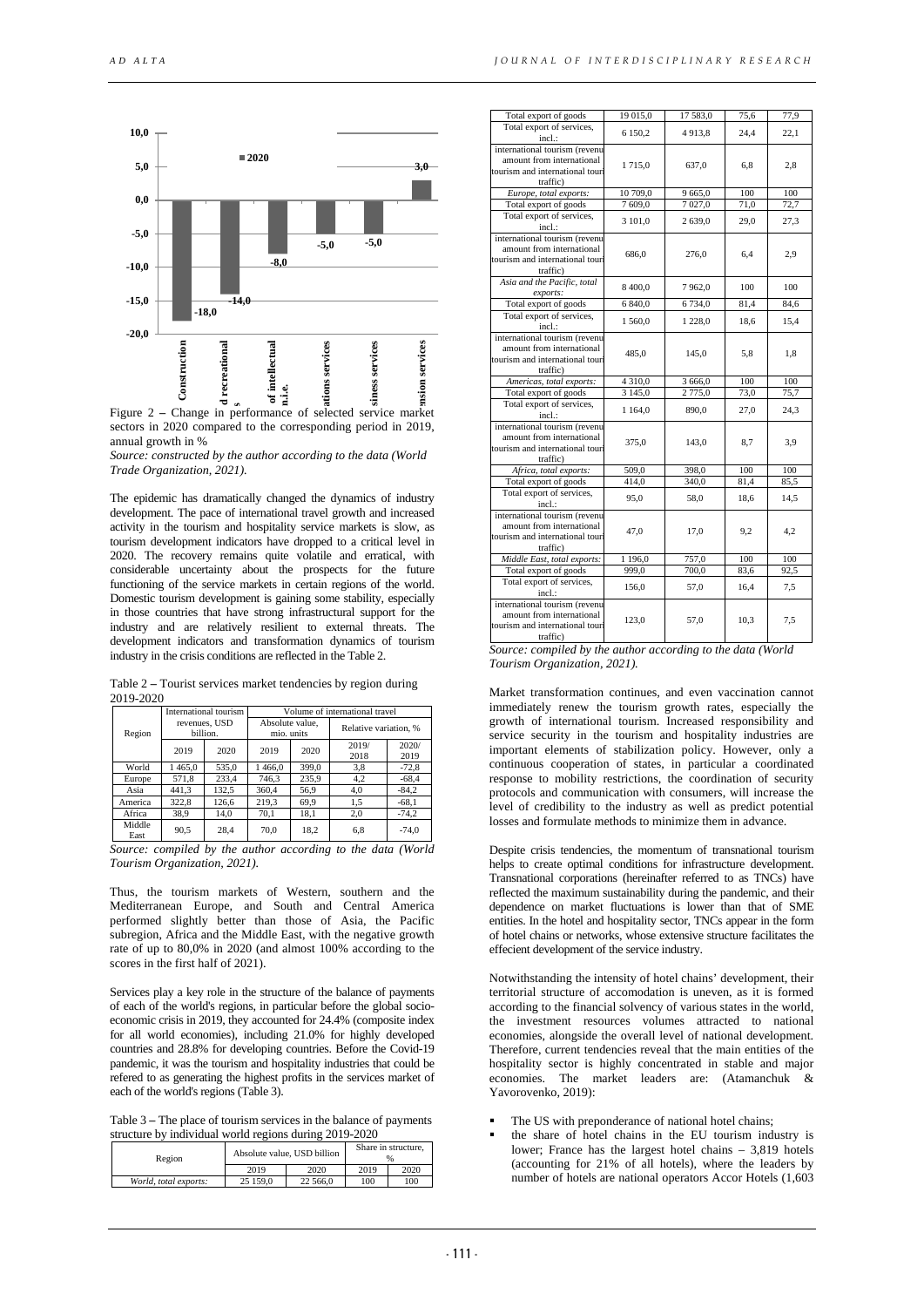units), Louvre Hotels Group (820 units); the United Kingdom – 3,538 units  $(8.5\%)$ ; Germany – 1,944 units (8.5%); and Italy – 1,491 units (4,2 %).

As one of the system-forming segments of the global commercial services market on the road to recovery of the tourism services market, the WTO has identified key sustainable development guidelines. These include three vectors: optimizing the use of environmental resources, respecting and taking responsibility for the socio-cultural authenticity of the host communities, and balancing between the interests and benefits of each participant in the global tourism market (Figure 3).

| <i>Objective 1:</i> to improve the use efficiency of<br>environmental resources (key elements of the tourism<br>services market), in the context of supporting<br>important ecological processes and conserving natural<br>notential and biodiversity.                                                                             |  |
|------------------------------------------------------------------------------------------------------------------------------------------------------------------------------------------------------------------------------------------------------------------------------------------------------------------------------------|--|
| <i>Objective 2:</i> Enhancing the importance of socio-cultural<br>authenticity of the host communities, respecting their<br>traditional way of life, respecting their cultural heritage<br>coupled with values and promoting a high level of<br>understanding and tolerance in a multicultural society.                            |  |
| <i>Objective 3:</i> ensuring long-term economic<br>cooperation based on the principles of equal socio-<br>economic benefits and interests of each of the<br>participants in the tourism services market relations,<br>creating conditions for steady employment growth,<br>profitability of activities as well as overall national |  |

Figure 3 **–** Sustainable development objectives of the tourism services market

*Source: compiled by the author according to the data (World Tourism Organization, 2021).*

According to the analysis results, the regions are divided into two groups, X and Y. To the group X belong regions that were stable in exporting a diverse mix of commercial services and were active players in both national and global markets before the crisis. Group Y includes regions that, before the global crisis, were characterised by high levels of volatility in services, with some fluctuations in export activities or regions where demand and supply of commercial services have certain seasonality.

The graphical results of the XYZ-analysis are shown in Figure 4.



Figure 4 **–** XYZ-analysis results

*Source: compiled by the author according to the data (World Trade Organization, 2021)*

The prognosis for the recovery of the export activities of Group X regions (that is, the European continent and North America market), the stabilization of services market functioning, and the intensification of economic activity over the coming years has a high positive potential. However, Group Y regions (that is, markets of Asia, the Middle East, South and Central America, and Africa) are also promising, although more resources and time are needed for the business activity to recover than compared with the Group X regions.

Therefore, the sustainability of tourism service market depends on the environmental, economic, social and cultural aspects of tourism development. Maintaining a balance between these three dimensions ensures the stability and long-term sustainability of the industry.

The functioning of the global business services market depends significantly on the condition, stability and resilience to external threats of each of its segments. Given the contribution of the tourism and hospitality sectors to the revenue structure, it is advisable to focus the regulatory potential on restoring business activity in these areas to the greatest extent. However, the further development of the global business services market is also significantly affected by the level of volatility, which is characteristic of market space in individual regions during 2016- 2019, before the onset of the crisis. By using XYZ analysis (Table 4), the stability of the regional services market can be determined.

| Region                | The value of the variation | XYZ-analysis group |  |
|-----------------------|----------------------------|--------------------|--|
|                       | ratio                      |                    |  |
| North America         | 8.15145%                   |                    |  |
| European continent    | 9.12787%                   |                    |  |
| Asia                  | 10.01868%                  |                    |  |
| Middle East countries | 11,92835%                  |                    |  |
| Africa                | 15.20692%                  |                    |  |
| South and Central     | 15.48702%                  |                    |  |
| America, Caribbean    |                            |                    |  |

*Source: compiled by the author according to the data (World Trade Organization, 2021)*

# **5 Discussion**

The study identified that the functioning of the global business services market depends on the level of favourable socioeconomic conditions and the presence of crisis phenomena. During the Covid-19 pandemic, entities that provide services to businesses and the public were unable to cope with the global crisis and significant restrictions on socio-economic interaction, which has led to the decline of market activity, especially in such sectors as tourism and hospitality.

As a result of processing the scholarly studies on the issues outlined, the work significance of certain authors is worth highlighting. Among them are Zeithaml V. A., Verleye K., Hatak I., Koller M., Zauner A. (Zeithaml et al, 2020), Creswell J. W., Poth Ch. N. (Creswell & Poth, 2018), Morrison A. (2006), Peters M., Frehse J., Buhalis D., Kuščer K., Eichelberger S. (Peters et al., 2018; et al., 2021; Eichelberger et al., 2020; Kuščer K. et al., 2021) et al.

We believe that the main factors which affect the conjuncture of the global business services market, can restore the activities of economic entities, as well as have a positive impact on interstate cooperation and trade in service sector are the following:

 First, demand creation and sales promotion, permanent cooperation with the customer. Referring to the works of contemporary scholars (Creswell & Poth, 2018), it can be concluded that customer outreach is a determinant of the overall market performance; customer behaviour is not always predictable, but modern concepts of customer interaction take into account all personal requirements of citizens, their reactions and interests. We believe that the most customer-focused (Zeithaml et al., 2020) and socially efficient is the interpretivist paradigm (Creswell & Poth, 2018). This concept takes into account the importance of cooperation with customers and determines the importance of customers in the pattern of trade relations and service processes. Analysis/self-analysis and surveys are the main tools for communication between parties and methods for investigating the nature of needs (Jutbring, 2018). As the evidence from practice suggests, their application can determine the parameters of service value, which are different for all citizens, as well as the relative level of importance, which will also vary for different consumer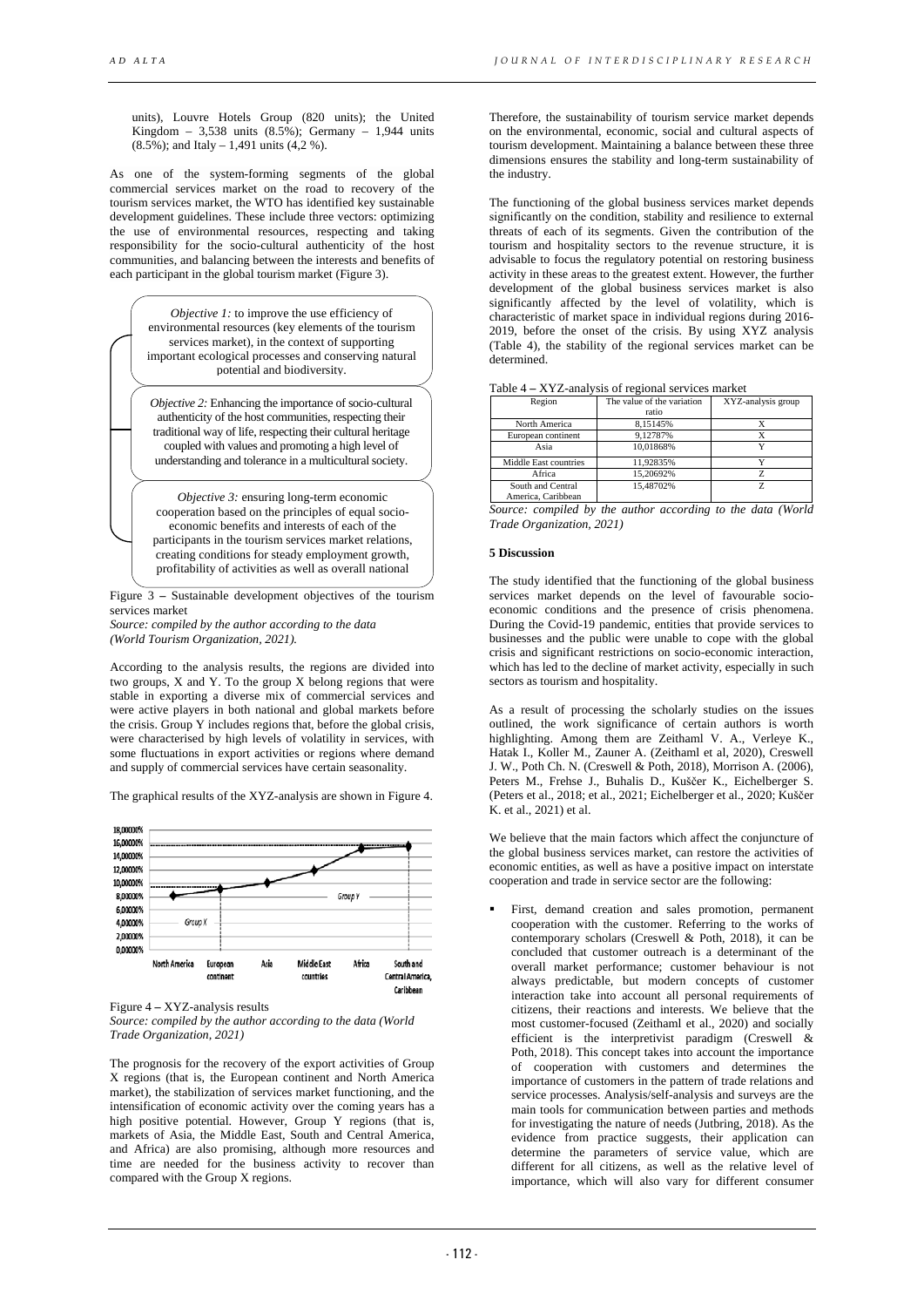segments (Drennan, 2012) or situations. Client engagement, in our view, is particularly relevant in the tourism and hospitality sectors, the trust in which tends to be recovering. However, the consumer of tourism services is already very different from that before the onset of the pandemic - the perception and value of travel has changed, there are both additional obstacles and incentives to renew behaviour. Current tendencies as a whole have a positive effect on consumers, they increase the level of culture, tolerance, responsibility and awareness of actions in society;

 Second, the recovery of business activity in the commercial services market. Researchers determine that the performance of modern entrepreneurs depends on their motivation, the chosen model of business organisation, and the level of service quality they can provide to the modern consumer (Peters  $et$  al., 2018). Furthermore, responsible entrepreneurship (Eichelberger & Peters, 2020) is undoubtedly an indispensable business form in the modern business services market structure (especially in tourism and hospitality sectors). However, in our view in a postpandemic environment, maintaining the supply and marketing of services is determined by the level of coherence of the socio-economic processes of regions (states) and the efficiency of their cooperation. It is worth prioritising the processes of facilitating interstate cooperation and establishing a mechanism for international trade in services, taking into account the restrictions imposed and regional/national market characteristics.

### **6 Conclusion**

Through the research on the current tendencies of the world business services market, it is concluded that the efficiency of some market activities has decreased (specifically tourism and hospitality) The results of the research also demonstrate that there is no dynamic recovery in the business activity of enterprises that provide services to business and community. This is reflected in the negative values and growth rates of performance index.

The development strategy of the service market is now inefficient and needs to be updated in line with the conditions of the economic space, which have been formed under the pressure of crisis and business transformations. The policies of national and subregional bodies implementing regulatory market policy do not promote trade stimulation and market recovery. On the one hand, this is due to a decline in the rate of development of business entities, and the decline in the solvency of a modern consumer and the overall repositioning of values, on the other.

Thus, in the post-pandemic context, it is advisable to orient further research towards the development of latest mechanisms for regulating supply and demand in the business services market.

#### **Literature:**

1.Atamanchuk Z., & Yavorovenko N. (2019). Hotel chains in the global tourism space. *Zbirnyk naukovyh prac' Donec'kogo derzhavnogo universytetu upravlinnja. Serija: Ekonomika*, t. ХХ, vol. 312. Available at: ttps://dsum.edu.ua/fahove-vydannyazbirnyk-naukovyh-prats/ (Accessed 04 October 2021)

2.Burini, F. (2020). *Tourism Facing A Pandemic: From Crisis to Recovery*. Bergamo: University of Bergamo. Available at: DOI: 10.6092/978-88-97235-04-4

3.Chi, O. H., Gursoy, D., & Chi, C. G. (2020). Tourists' Attitudes toward the Use of Artificially Intelligent (AI) Devices in Tourism Service Delivery: Moderating Role of Service Value Seeking. *Journal of Travel Research*, 1–16*.* Available at: DOI: doi:10.1177/0047287520971054.

4.Creswell, J. W. & Poth, Ch. N. (2018). *Qualitative Inquiry & Research Design Choosing among 5 Approaches.* Thousand Oaks, CA: Sage. 459 p.

5.Duan, J., Xie, C., & Morrison, A. M. (2021). Tourism Crises and Impacts on Destinations: A Systematic Review of the Tourism and Hospitality Literature. *Journal of Hospitality &* 

*Tourism Research,* Vol. XX, No. X, Month 202X, 1–29. Available at: DOI:10.1177/1096348021994194

6.Drennan, J., Lynda, A., & Russell-Bennett, R. (2012). Linking Perceived Value of Mobile Marketing with the Experiential Consumption of Mobile Phones. *European Journal of Marketing*, 46 (3/4), 357-386. Available at: https://www.em erald.com/insight/content/doi/10.1108/03090561211202512/full/ html

7.Eichelberger, S., & Peters, M. (2020), *Responsible Tourism Entrepreneurship nach COVID-19: Neue Wege im Tourismus*. In: Pechlaner H., Speer S. (Eds), *Responsible Entrepreneurship*  (pp. 237–260). Wiesbaden: Springer Gabler. Available at: DOI: https://doi.org/10.1007/978-3-658-31616-7\_11

8.Eller R., Peters M., & Pantovic T. (2020). *Owner-Managers' Interpretations of Digitalization in SME Management Processes.* In: Gardini M. A., Ottenbacher M. C., Schuckert M. (Eds.), *The Routledge Companion To International Hospitality Management* (pp. 366–379). New York: Routledge. Available at: DOI: https://doi.org/10.4324/9780429426834

9.Jutbring, H. (2018). Social Marketing through a Music Festival: Value Perceived by Festival Visitors Who Reduced Meat Consumption. *Journal of Social Marketing*, 8 (2), 237-256. Available at: https://www.emerald.com/insight/content/doi/ 10.1108/JSOCM-03-2017-0017/full/html?skipTracking=true

10. Koskela-Huotari, K., & Siltaloppi, J. (2020). Rethinking the Actor in Service Research: Toward a Processual View of Identity Dynamics. *Journal of Service Theory and Practice,* 30 (4/5), 437–457. Available at: DOI: 10.1108/ JSTP-11-2018-0245 11. Kuščer, K., Eichelberger, S., & Peters, M. (2021). Tourism organizations' responses to the COVID-19 pandemic: an investigation of the lockdown period. *Current Issues in Tourism,*  1–14. Available at: DOI:10.1080/13683500.2021.1928010

12. Morrison, A. (2006). A contextualisation of entrepreneurship. *International Journal of Entrepreneurial Behaviour & Research*, 12(4), 192–209. Available at: DOI:10.1108/ 13552550610 679159

13. Peters, M., Kallmuenzer, A., & Buhalis, D. (2018), Hospitality entrepreneurs managing quality of life and business growth. *Current Issues in Tourism*, 1–20. Available at: DOI:10.1080/13683500.2018.1437122

14. Peters, M. & Buhalis, D. (2013). *SMEs in tourism destinations*. In C. Costa, E. Panyik, & D. Buhalis (Eds.), *Aspects of tourism: Vol. 60. Tendencies in European tourism planning and organisation* (pp. 93–101). Bristol: Channel View Publications.

15. Peters, M., Frehse, J., & Buhalis, D. (2009). The importance of lifestyle entrepreneurship: A conceptual study of the tourism industry. *PASOS –Journal of Tourism and Cultural Change,* 7(2), 393–405.

16. Perles-Ribes, J. F., Ramon-Rodriguez, A. B., Moreno-Izquierdo, L., & Sevilla-Jimenez, M. (2017). Economic crises and market performance-A machine learning approach, *Tourism Economics,* 23(3), 692–696. Available at: DOI: https://doi.org/ 10.5367/te.2015.0536

17. Richards, G. (2020). Tourism in challenging times: resilience or creativity?" *Tourism Today,* 19, 8–15. Available at: https://pure.buas.nl/en/publications/tourism-in-challengingtimes-resilience-or-creativity

18. Richards, G. (2017). Tourists in their own city – considering the growth of a phenomenon, *Tourism Today*, 16, 8–16.

19. Romagosa, F. (2020). The COVID-19 crisis: Opportunities for sustainable and proximity tourism. *Tourism Geographies,* 22 (3), 690–694. Available at: https://doi.org/10.1080/ 14616688.2020.1763447

20. Wen, J., Kozak, M., Yang, S., & Liu, F. (2021). COVID-19: Potential effects on Chinese citizens' lifestyle and travel. *Tourism Review*, 76(1), 74–87. Available at: DOI: https://doi.org/10.1108/TR-03-2020-0110

21. World Trade Organisation (2021) World Trade Statistical Review 2021. Geneva: World Trade Organization. Available at: https://www.wto.org/english/res\_e/statis\_e/wts2021\_e/wts2021\_ e.pdf (Accessed 04 October 2021)

22. World Tourism Organization (2021). *UNWTO World Tourism Barometer. Madrid: World Tourism Organization*. Available at: https://www.e-unwto.org/loi/wtobarometereng (Accessed 04 October 2021)